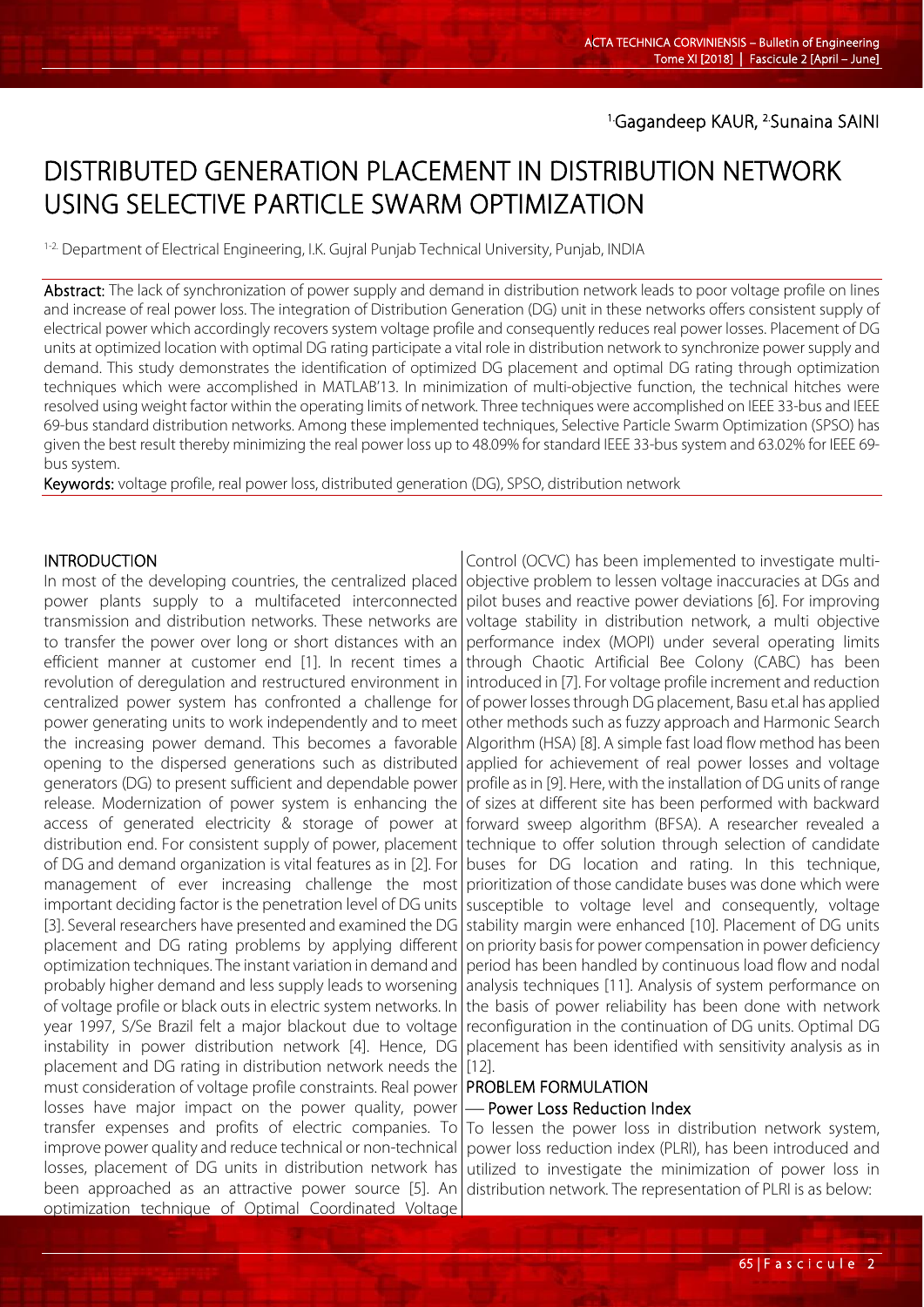# $\text{PLRI} = \frac{\text{PL (WDG)}}{\text{PL (WODG)}}$

where, PL (WDG) is loss of power while placing DG and PL (WODG) is loss of power when no DG in network.

#### - Voltage Profile Improvement Index

Voltage Profile is a primary feature of consideration while analyzing about power quality and power transfer in power distribution system. Voltage collapse sensitive buses are observed and DG is selected arbitrarily. Voltage profile improvement index (VPII) is another index to observe system voltage for continuity of power supply. VPII is represented as below:

$$
VPII = \frac{VP (WDG)}{VP (WODG)}
$$
 (2)

 $\hspace{1.6cm} (1)$ 

ve (wobd)<br>Where, VP (WDG) & VP (WODG) are voltage profile with DG and without DG respectively.

#### Objective Function for DG Integration

For integration of DG unit in power distribution system, several objective functions have been utilized by researchers to recover power quality of network. Here, grouping of two independent indexes i.e PLRI and VPII to minimize the multiobjective function defined below:

$$
F = \text{minimization}(w1 \times f1 + w2 \times f2) \tag{3}
$$

The function  $f_1$  = PLRI and function  $f_2$ = 1/VPII,

To simplify the calculation and to decide the importance of primary parameter in multi-objective function, weights  $w_1$ and  $w_2$  are used. Here the weights have a sum in range of 0-1, and equal weight of 0.5 has been taken. Thus the objective function 'F' has been formed to achieve the optimal solution. The optimal DG rating and DG placement at optimal location has been obtained only on that candidate bus, where overall distribution network power loss is less.

## OPTIMIZATION TECHNIQUES

## - Repeated Load Flow

For repeated load flow (RLF) a standard procedure has been followed for integration of optimum DG rating in distribution system [13]. Load flow analysis has been done iteratively using forward backward method until optimum results has come out. First of all DG ratings has been defined and load flow for each candidate bus was made to flow. For the defined DG ratings, a power loss for every participating bus has been reported. The bus location having minimum power loss was the optimum DG placement and the equivalent DG rating size was the optimum size.

#### Particle Swarm Optimization (PSO)

A stochastic search evolution computational procedure is again a popular population based and named Particle Swarm Optimization (PSO). Kennedy and Eberhart developed this technique by critically analyzing the activities of group of fishes and flock of birds. In PSO algorithm, a number of particles in population presents in search space having ndimensions and shift from their location as per information w.r.t time. On the basis of this enough information, particle modifies its direction and shift on the way to best position called *pbest*. The overall best position based on shift of neighboring particles is called as *gbest*. The updating of value of objective function.

position by particle is according to best position faced by them and their neighbors [14].

In n-dimensional search space, the particle position as:

$$
Zm = (zm_1, zm_2, \ldots, zm_n) \qquad (4)
$$

Based on it, the current position of particle as:

$$
Sk_{iD} + 1 = (Sk_{iD}) + (Sk_{iD} + 1)
$$
 (5)

 $i = 1,2,...,n$  and  $D = 1,2,...,m$ 

where,  $Sk$  is the present particle position and  $(Sk+1)$  the new position. The particle velocity in n-dimensional search space is:

$$
Vm = (vm_1, \, \, \cdot \, \, \cdot \, \, \ldots \, \, \ldots \, \, \cdot \, \, \, \cdot \, \, \, \ldots \, \, \ldots \, \, \cdot \, \, \, \cdot \, \, \, \ldots \, \, \cdot \, \, \cdot \, \, \cdot \, \, \cdot \, \, \cdot \, \, \cdot \, \, \cdot \, \, \cdot \, \, \cdot \, \, \cdot \, \, \cdot \, \, \cdot \, \cdot \, \cdot \, \cdot \, \cdot \, \cdot \, \cdot \, \cdot \, \cdot \, \cdot \, \cdot \, \cdot \, \cdot \, \cdot \, \cdot \, \cdot \, \cdot \, \cdot \, \cdot \, \cdot \, \cdot \, \cdot \, \cdot \, \cdot \, \cdot \, \cdot \, \cdot \, \cdot \, \cdot \, \cdot \, \cdot \, \cdot \, \cdot \, \cdot \, \cdot \, \cdot \, \cdot \, \cdot \, \cdot \, \cdot \, \cdot \, \cdot \, \cdot \, \cdot \, \cdot \, \cdot \, \cdot \, \cdot \, \cdot \, \cdot \, \cdot \, \cdot \, \cdot \, \cdot \, \cdot \, \cdot \, \cdot \, \cdot \, \cdot \, \cdot \, \cdot \, \cdot \, \cdot \, \cdot \, \cdot \, \cdot \, \cdot \, \cdot \, \cdot \, \cdot \, \cdot \, \cdot \, \cdot \, \cdot \, \cdot \, \cdot \, \cdot \, \cdot \, \cdot \, \cdot \, \cdot \, \cdot \, \cdot \, \cdot \, \cdot \, \cdot \, \cdot \, \cdot \, \cdot \, \cdot \, \cdot \, \cdot \, \cdot \, \cdot \, \cdot \, \cdot \, \cdot \, \cdot \, \cdot \, \cdot \, \cdot \, \cdot \, \cdot \, \cdot \, \cdot \, \cdot \, \cdot \, \cdot \, \cdot \, \cdot \, \cdot \, \cdot \, \cdot \, \cdot \, \cdot \, \cdot \, \cdot \, \cdot \, \cdot \, \cdot \, \cdot \, \cdot \, \cdot \, \cdot \, \cdot \, \cdot \, \cdot \, \cdot \, \cdot \, \cdot \, \cdot \, \cdot \, \cdot \, \cdot \, \cdot \, \cdot \, \cdot \, \cdot \, \cdot \, \cdot \, \cdot \, \cdot \, \cdot \, \cdot \, \cdot \, \cdot \, \cdot \, \cdot \, \cdot \, \cdot \, \cdot \
$$

The updated velocity of particle is shown below:  

$$
v k_{ib} + 1 = wi \times viDk + c_1 \times rand \times (pbest_{ib} - Sk_{ib})
$$

$$
+c_2 \times rand \times (gbest_{iD} - Sk_{iD})
$$
 (7)

where  $\nu k+1$  = updated velocity,  $\nu k$  = present velocity, pbest  $=$  individual best velocity, gbest  $=$  overall best velocity,  $n =$ particles number in a population, m = participants number in a particle, rand = random values generated,  $c =$  acceleration coefficient of particle,  $wi =$  inertia weight for each particle The inertia weight is given by the equation:

$$
w = \frac{w(max) - w(min)}{k(max)} \times k
$$

where,  $wmax =$  maximum inertia weights,  $wmin =$  minimum inertia weights,  $k =$  current inertia weight,  $kma =$  Iterations count (max)



#### Figure 1. PSO Algorithm

The range random lies between 1 & 2 and suitable value for 1 and  $c$ 2 is 2. The selection of  $wmax$  and  $wmin$  values is by hit and trial method [15]. Figure 1 depicts the flow chart for optimal placement of DG and DG rating size in distribution system through PSO. DG rating or size has been limited (0, 4) when PSO techniques was applied in MATLAB. The DG values were selected as particles to be optimized to minimize the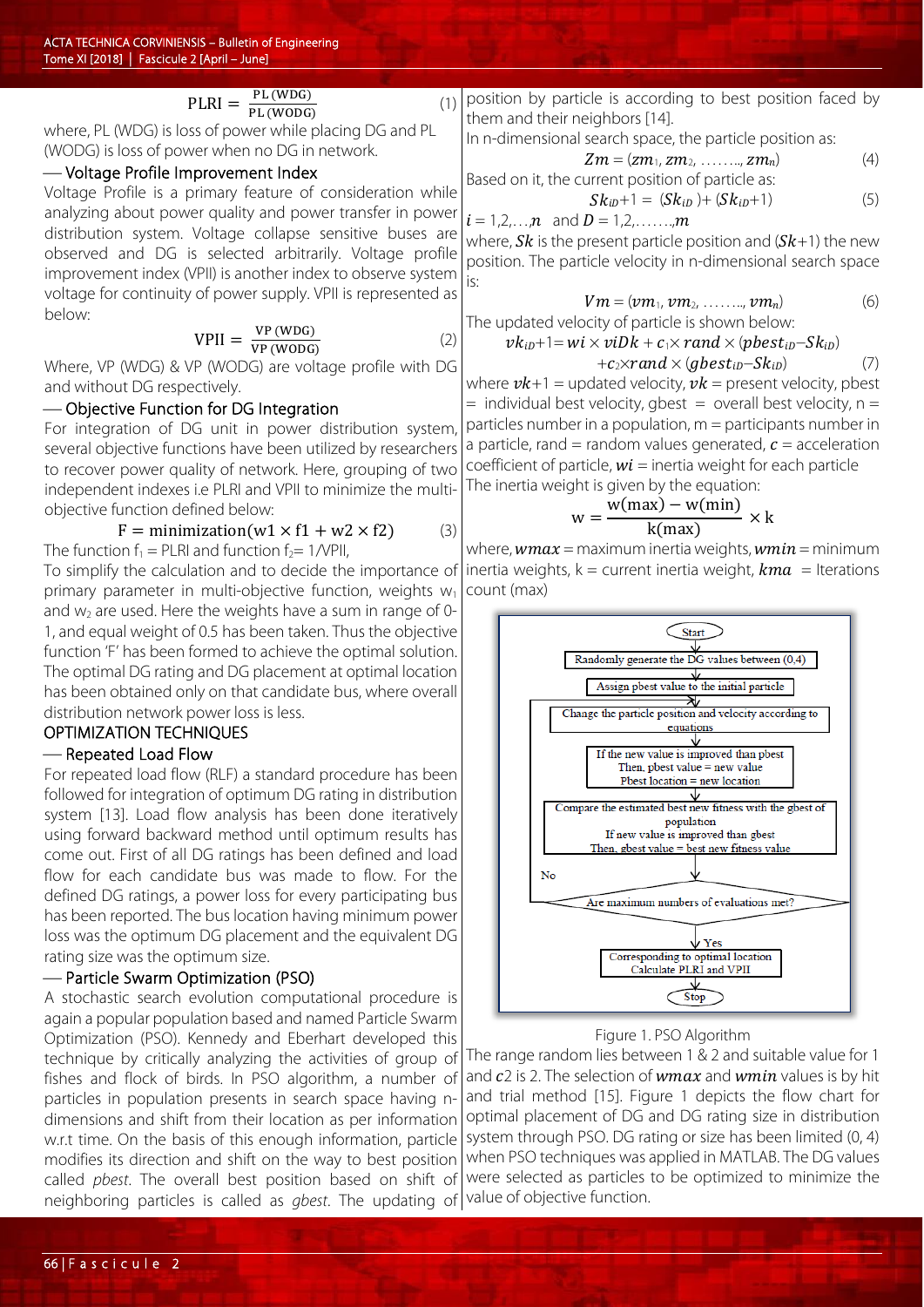



#### Figure 2. SPSO Algorithm

#### -Selective Particle Swarm Optimization (SPSO)

In recent years, the improved versions of PSO technique have been proposed and used by researchers with objectives to increase usage of this technique with fast convergence speed and better optimal solutions. An advanced version of PSO is binary PSO (BPSO) through modulating search space to be binary. This technique has been developed by Kennedy and Eberhart and is a discrete version of PSO [16]. Again the advanced version of BPSO is SPSO, proposed by Khalil and Gorpinich [17], where solution quality is improved by adopting sigmoid transformation of velocity function for selection of search space. In SPSO technique, for search space a set of DN positions is  $SD = [SD_1, SD_2, \ldots, SD_N]$  for each D dimension, where DN are the selected positions in dimension D.

$$
(v iDk+1)=DN 11+\exp(-viDk+1)
$$
\n
$$
x iDk+1 = \{ SD1 if sig(viDk+1) < 1
$$
\n
$$
SD2 if (viDk+1) < 2
$$
\n
$$
SDN if (viDk+1) < N \}
$$
\n
$$
(10)
$$

where,  $SD_1$ ,  $SD_2$ ,....., $D_N$  are the selected values for each particle in dimension D.

Velocity constraints [ $Vmin, Vmax$ ] can be calculated using the following equation:

$$
vibk+1 = \{Vmax, if \; vibk+1> Vmax \; \\ vibk+1, |vibk+1| \le Vmax \;
$$

$$
Vmin, iDk+1 < Vmin \dots (11)
$$
\n
$$
viDk+1 = {randxviDk+1, if |viDk+1| = |viDk| \atop viDk+1 \quad otherwise}
$$

The invariability of *i th* particle velocity value in a D-dimension at the minimum or maximum values can be ignored using the equation given below and push the particles going through the selected space.

To find out the solution for optimal DG placement and DG rating or size there would be key steps distribution system:

- 1. Indicate the number of dimensions
- 2. Identification of search space for all dimensions
- 3. To select an optimal solution from the search spaces by implementing SPSO

The buses of the network represent the search space of a specific dimension. For standard IEEE systems the candidate buses represents search space for a system dimension. The random selection of the DG size is for a particular bus of one dimension at a time. The SPSO after identification of search space of each dimension employs an optimal solution for enhancement of power quality.

## RESULTS AND DISCUSSIONS

The optimization techniques implemented for this study has been largely analyzed on standard radial networks consist of IEEE 33 & IEEE 69 bus systems. Both the test systems have been gone through load flow, optimal DG placement and DG rating have been identified using above proposed optimization techniques with simultaneously minimizing the objective function. How the simultaneous optimal placement of DG and optimal DG rating improve the power quality in terms of loss reduction and enhanced voltage profile have been compared and discussed in both test systems.

## IEEE -33 Test System

To minimize the objective function in IEEE 33 test system, the two main parameters of concern i.e reduction of power loss and improved voltage profile have been analyzed. For the system base voltage taken was 12.6 KV, the power losses (real & reactive) before DG placement has been found 210 KW and 143.0 KVAr respectively.

Table 1: Outcome after DG Integration

| IEEE 33- Bus System  | RI F    | <b>PSO</b> | <b>SPSO</b> |
|----------------------|---------|------------|-------------|
| Real Power Loss (KW) | 111.02  | 111.07     | 109         |
| Minimum Voltage      | 0.94251 | 0.94324    | 0.94900     |
| Profile              | Bus 18  | Bus 18     | Bus 18      |
| Optimum DG Rating    | 2.6 Bus | 2.6509     | 2.5173      |
| (MW) &Placement      | h       | Bus 6      | Bus 6       |

## The total apparent power loss was 254.065 for the base case. The minimum voltage profile was at bus-18 which was 0.90377 before DG placement in distribution network. With the implementation of these techniques bus having minimum real power loss has been identified. In correspondence of that, optimal DG rating, power loss and voltage profile were calculated. The outcome after DG integration is displayed in table 1 and voltage profile & power loss against these techniques is shown in figure 3 & 4 respectively. Indexes VPII and PLRI were also computed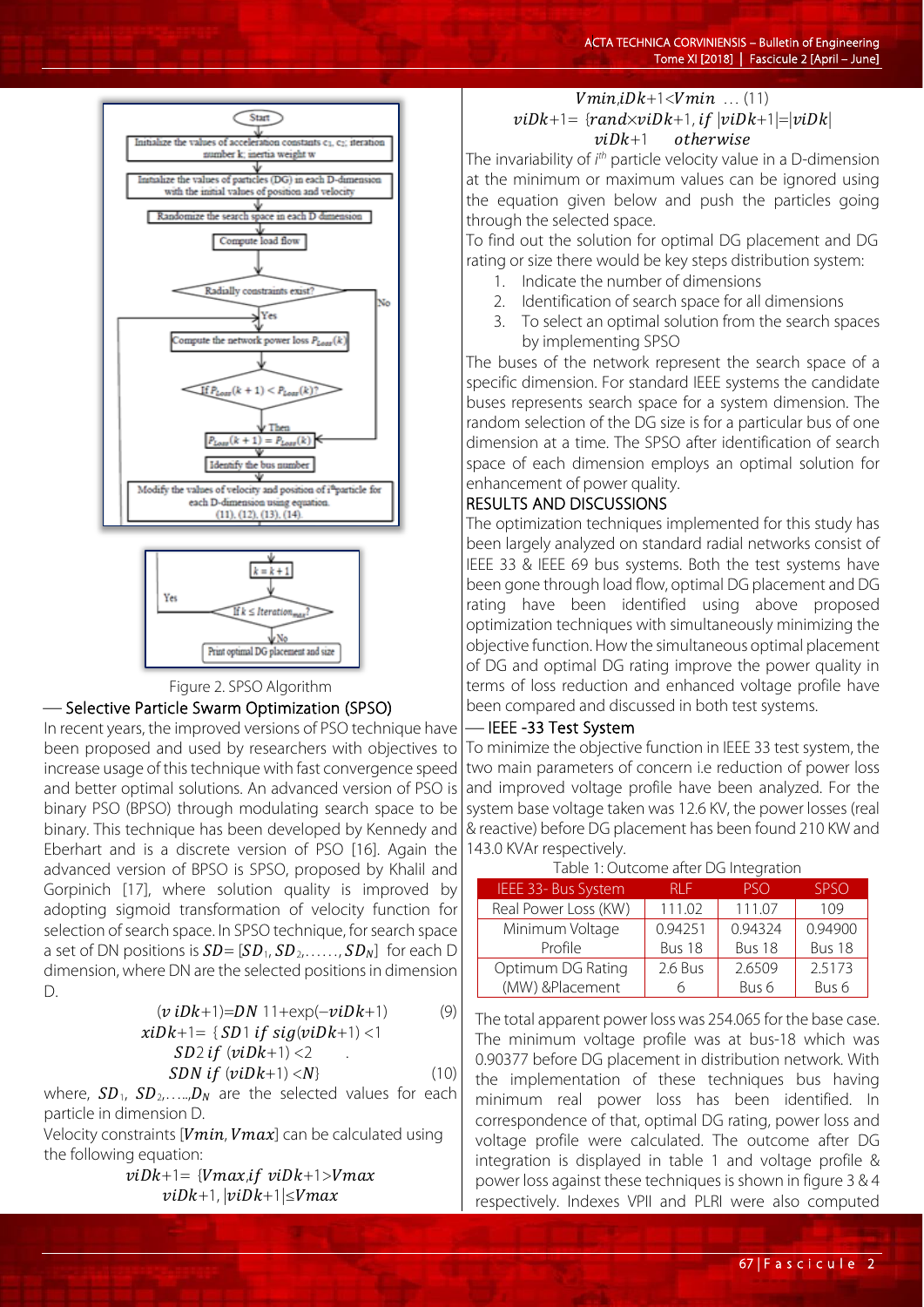which shows the impact of DG location by optimization with these techniques.



Figure 3. Voltage Profile Improvement





Figure 5 and Figure 6 illustrates about VPII and PLRI with DG installation for RLF, PSO, and SPSO. After optimizing the indexes, the table-2 demonstrates the values of objective function "F",  $f1$ , &  $f$  and function is minimized up to 0.5. The comparison of results of techniques revealed that PSO has better findings than RLF, but overall SPSO has given best results.

| Table 2. Minimization of Objective Function |         |         |                |
|---------------------------------------------|---------|---------|----------------|
| <b>Objective Function</b>                   | RI F    | PSO     | <b>SPSO</b>    |
|                                             | 1 ()    | 10      | $\binom{1}{1}$ |
|                                             | 0.31026 | 0.30584 |                |
|                                             | 0.65513 | 0.65292 |                |
|                                             |         |         |                |



Figure 5. Comparison of VPII



Figure 6. Comparison of PLRI

## IEEE-69 Test Systems

These optimization techniques have been implemented on IEEE-69 radial distribution network for minimization of objective function. The base case voltage value has been taken as 12.66 KV, apparent power loss of 247.36 KVA with the real and reactive power losses of 225 KW and 102.53 KVAr respectively before DG integration. The poor voltage profile was 0.90942 at bus-65 before DG integration in distribution network.

Table-3 presents the results after DG integration in 69- bus distribution networks. Results present that minimum power loss is 83.02 KW by integrating 1.857 MW DG at bus number 61. Simultaneously voltage profile of 0.968 has also been improved while using SPSO, better than other cases. Figure 7 and figure 8 shows the comparison of voltage profile and power loss for all implemented techniques.

|  | Table 3. Outcome after DG Integration |
|--|---------------------------------------|

| rapic b. Catcorric arter DG integration. |               |            |             |
|------------------------------------------|---------------|------------|-------------|
| 69- Radial Bus System                    | RI F          | <b>PSO</b> | <b>SPSO</b> |
| Real Power Loss (KW)                     | 84.065        | 84.117     | 83.20       |
| Minimum Voltage                          | 0.96259       | 0.96253    | 0.968       |
| Profile                                  | <b>Bus 27</b> | Bus 27     | Bus 27      |
| Optimum DG Rating                        | 1.8 Bus       | 1.79       | 1.857       |
| (MW) & Placement                         | 61            | Bus 61     | Bus 61      |

The determination of VPII and PLRI were also done for all approaches which presents change in voltage profile and power losses. Figure 9 and Figure 10 shows VPII & PLRI for RLF, PSO, and SPSO techniques with DG placement. The multiobjective function has been minimized by using these three approaches. Table-4 displays the values for objective function *F'* for different cases and maximum minimization is up to 0.50021 with SPSO.



Figure 7. Comparing Voltage Profile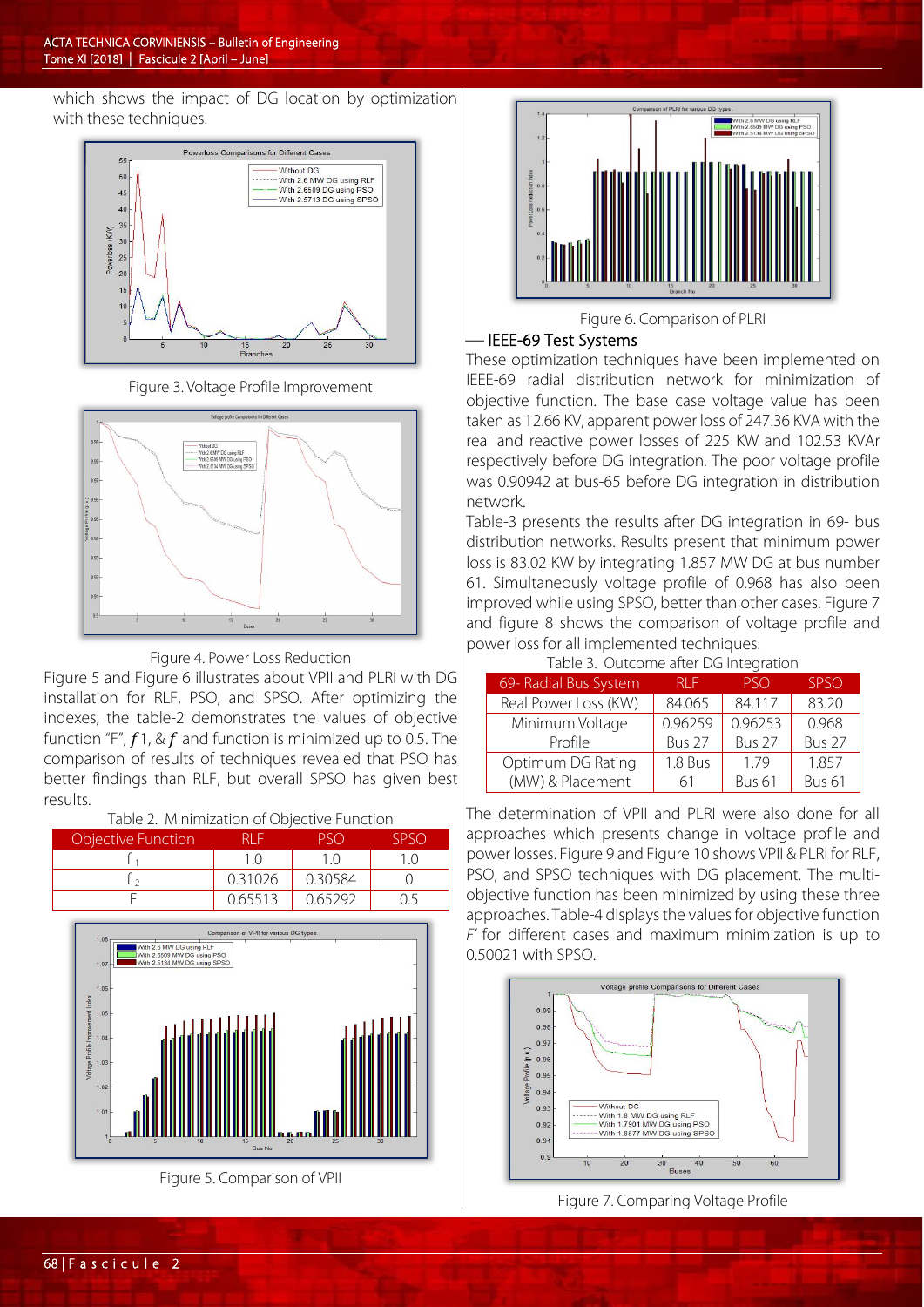

Figure 8. Comparing Power Loss Table 4. Objective Function for IEEE 69-Test System

| Objective Function<br>Value | RI F    |         | SPSO |
|-----------------------------|---------|---------|------|
|                             |         |         |      |
|                             | 0.27212 | 0.27201 |      |
|                             | 0.63606 | 0.636   |      |



Figure 9. VPII for RLF, PSO and SPSO





## **CONCLUSIONS**

In this study, minimization of multi-objective function for two networks has been done which further calculates VPII and PLRI indexes for better voltage profile and less power loss. For 33-bus network the reduction in real power loss was observed to be 47.13% for RLF, 47.10% for PSO and 48.09% in case of SPSO. On the other side for 69-bus system, 62.637 %, 62.614% and 63.02% of power loss has been reduced by RLF,

PSO and SPSO respectively. Voltage profile has been improved while placing DG unit. Study concludes that SPSO technique has given best results in both test systems.

## References

- [1] S. Safigianni, G. N. Koutroumpezis, and V. C. Poulios, Mixed Distributed Generation Technologies in a Medium Voltage Network, Electric power Systems Research, vol. 96, pp. 75- 80, 2013.
- [2] P. Chiradeja, Benefit of Distributed Generation: A Line Loss Reduction Analysis, IEEE/PES Transmission and Distribution Conference & Exhibition: Asia and Pacific Dalian, China, pp. 1-5, 2005.
- [3] Poornazaryan, P. Karimyan, G. B. Gharepetian, and M. Abedi, Optimal Allocation and Sizing of DG Units Considering Voltage Stability, Losses and Load Variations, Electrical Power and Energy Systems, vol. 79, pp.42-52, 2016.
- [4] R. B. Prada, and L. J. Souza, Voltage Stability and Thermal Limit: Constraints on the Maximum Loading of Electrical Energy Distribution Feeders, Proceeding of Inst. Electr. Engg. - Gen. Trans. Distrib., vol. 145, pp. 573-577, 1998.
- [5] D. Q. Hung, N. Mithulananthan, R. C. Bansal, Analytical Expressions for DG Allocation in Primary Distribution Networks, IEEE Trans Energy Conv., vol. 25, no. 3, pp. 814- 820, 2010.
- [6] J. R. Castro, M. Saad, S. Lefebvre, D. Asber, and L. Lenoir, Optimal Voltage Control in Distribution Network in the Presence of DGs, Electrical Power and Energy Systems, vol.78, pp. 239-247, 2016.
- [7] N. Mohandas, R. Balamurugan and L. Lakshmi N., Optimal Location and Sizing of Real Power DG Units to Improve the Voltage Stability in the Distribution System using ABC Algorithm United with Choas, Electrical Power and Energy Systems, vol.66, pp. 41-52, 2015.
- [8] P. S. Babu and R. M. Mohan, Optimal Performance Enhancement of DG for Loss Reduction using Fuzzy and Harmonic Search Algorithm, IEEE International Conference on Electrical Electronics Signals, Communication & Optimization, Jan 24-25, Vishakhapatnam, India, 2015.
- [9] E. K. Bindumol and C. A. Babu, A Simple and Fast Load Flow Algorithm for Sizing and Placement of DG in Radial Distribution System, IEEE International Conference on Electrical Electronics Signals, Communication Optimization, Jan 24-25, Vishakhapatnam, India, 2015.
- [10] R. S. Al Abri, E. F. El-Saadany, and Y. M. Atwa, Optimal Placement and Sizing Method to Improve the Voltage Stability Margin in a Distribution System using Distributed Generation, IEEE Tranaction on Power System, Vol. 28, No.1, pp. 326- 334, Feb 2013. 2015.
- [11] M. Ettehadi, H. Ghasemi, and S. Vaez-Zadeh, Voltage Stability-Based DG Placement in Distribution Networks, Electrical Transaction on Power Delivery, vol.28, No.1, pp. 171-178, Jan 2013.
- [12] R. S. Rao, K. Ravindra, K. Satish, and S. V. L.Narasimham, Power Loss Minimization in Distribution System using Network Reconfiguration in the presence of Distributed Generation, IEEE Transaction on Power System, vol.28, No.1, 2013.